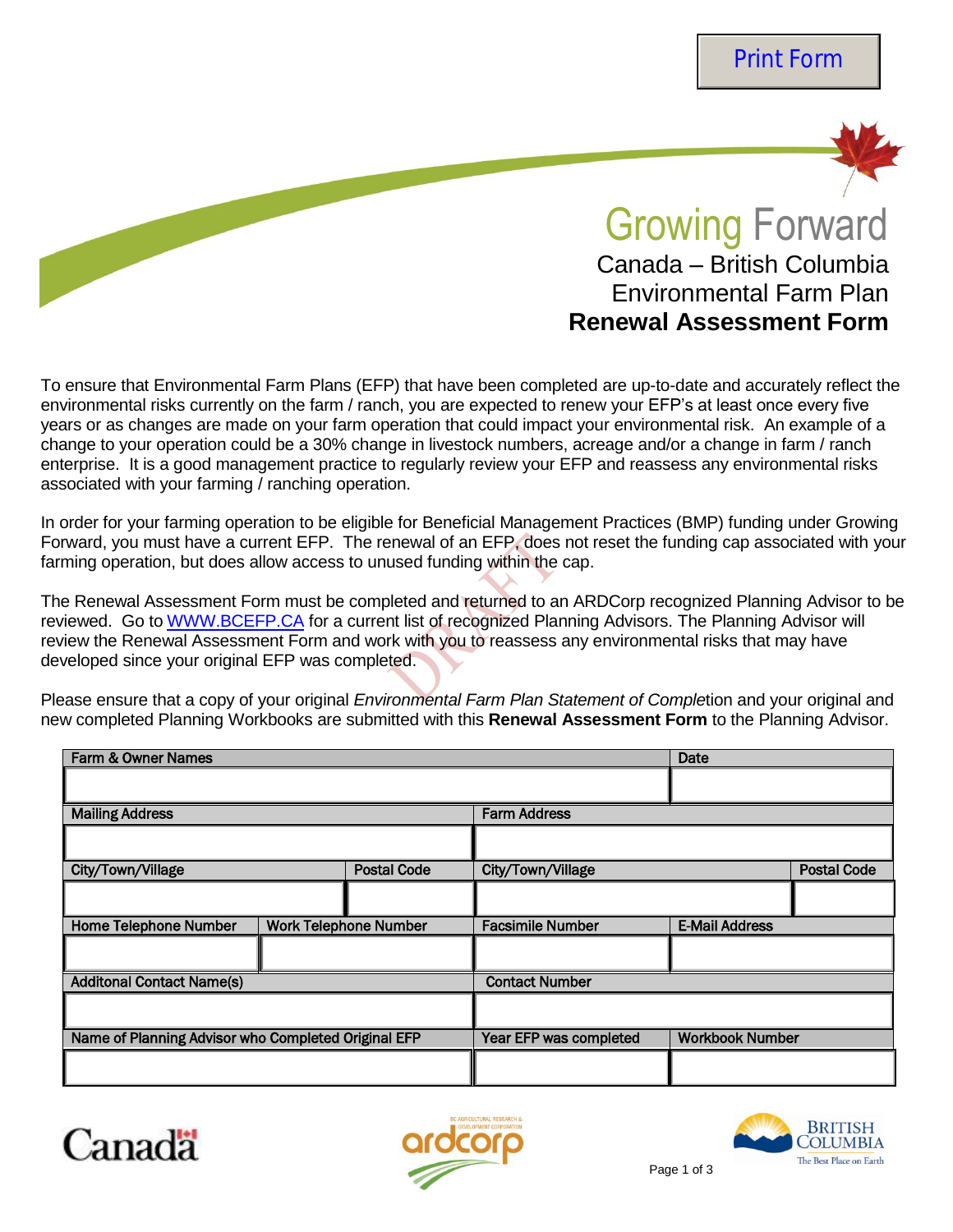

## General Description of Operation: (i.e., type of operation, area, number of livestock, general location)

#### Field Identification Information (covered by this EFP):

| <b>Field name</b> | <b>Roll Number</b> | Area          | <b>Owned or Leased</b> | <b>Current Crop</b> |
|-------------------|--------------------|---------------|------------------------|---------------------|
| e.g. Home $#1$    | 782 - 12990.000.   | 22.6 hectares | <b>Leased</b>          | <b>Corn Silage</b>  |
|                   |                    |               |                        |                     |
|                   |                    |               |                        |                     |
|                   |                    |               |                        |                     |
|                   |                    |               |                        |                     |
|                   |                    |               |                        |                     |
|                   |                    |               |                        |                     |
|                   |                    |               |                        |                     |
|                   |                    |               |                        |                     |
|                   |                    |               |                        |                     |

#### Indicate use of all farmland you own, rent and lease in the table below.

| Date                                              | <b>Annual Crop</b><br><b>Hectares</b> | <b>Tame Forage</b><br><b>Hectares</b> | <b>Native Forage</b><br><b>Hectares</b> | Horticulture/<br>Greenhouse<br><b>Hectares</b> | <b>Other Hectares</b> | <b>Total Hectares</b> |
|---------------------------------------------------|---------------------------------------|---------------------------------------|-----------------------------------------|------------------------------------------------|-----------------------|-----------------------|
| Hectares at time<br>original EFP was<br>Completed |                                       |                                       |                                         |                                                |                       |                       |
| Current<br><b>Hectares</b>                        |                                       |                                       |                                         |                                                |                       |                       |

If applicable, indicate the number of livestock in the table below.

| Date                                                          | <b>Beef</b> | Dairy | <b>Hogs</b> | Poultry | <b>Other Livestock</b> | <b>Total Livestock</b> |
|---------------------------------------------------------------|-------------|-------|-------------|---------|------------------------|------------------------|
| Livestock<br>numbers at time<br>original EFP was<br>completed |             |       |             |         |                        |                        |
| Current livestock<br><b>Numbers</b>                           | +           |       |             |         |                        |                        |

Indicate if there has been a change in the farming operation that could impact environmental risk in the table below.